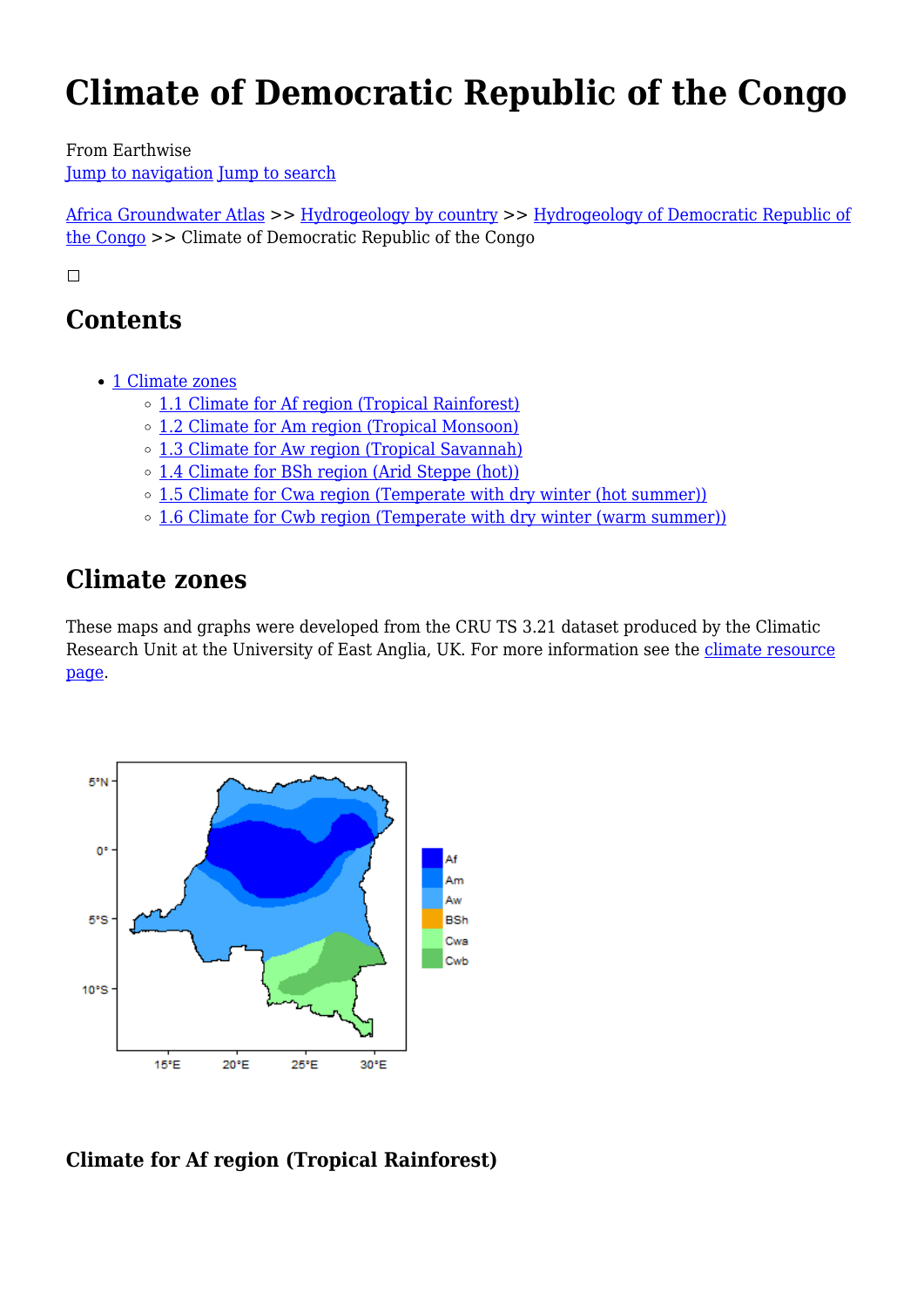





## **Climate for Aw region (Tropical Savannah)**

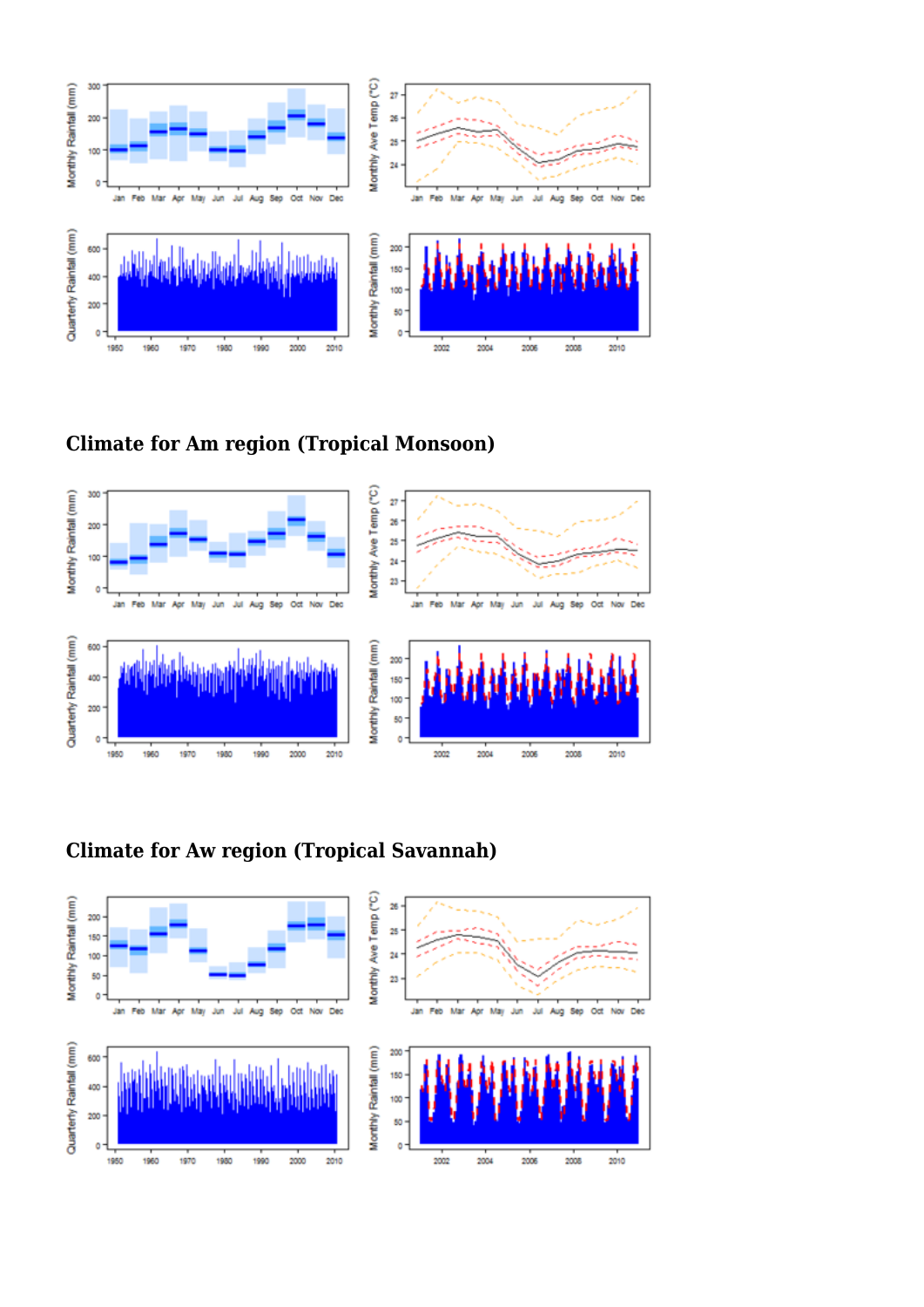#### **Climate for BSh region (Arid Steppe (hot))**









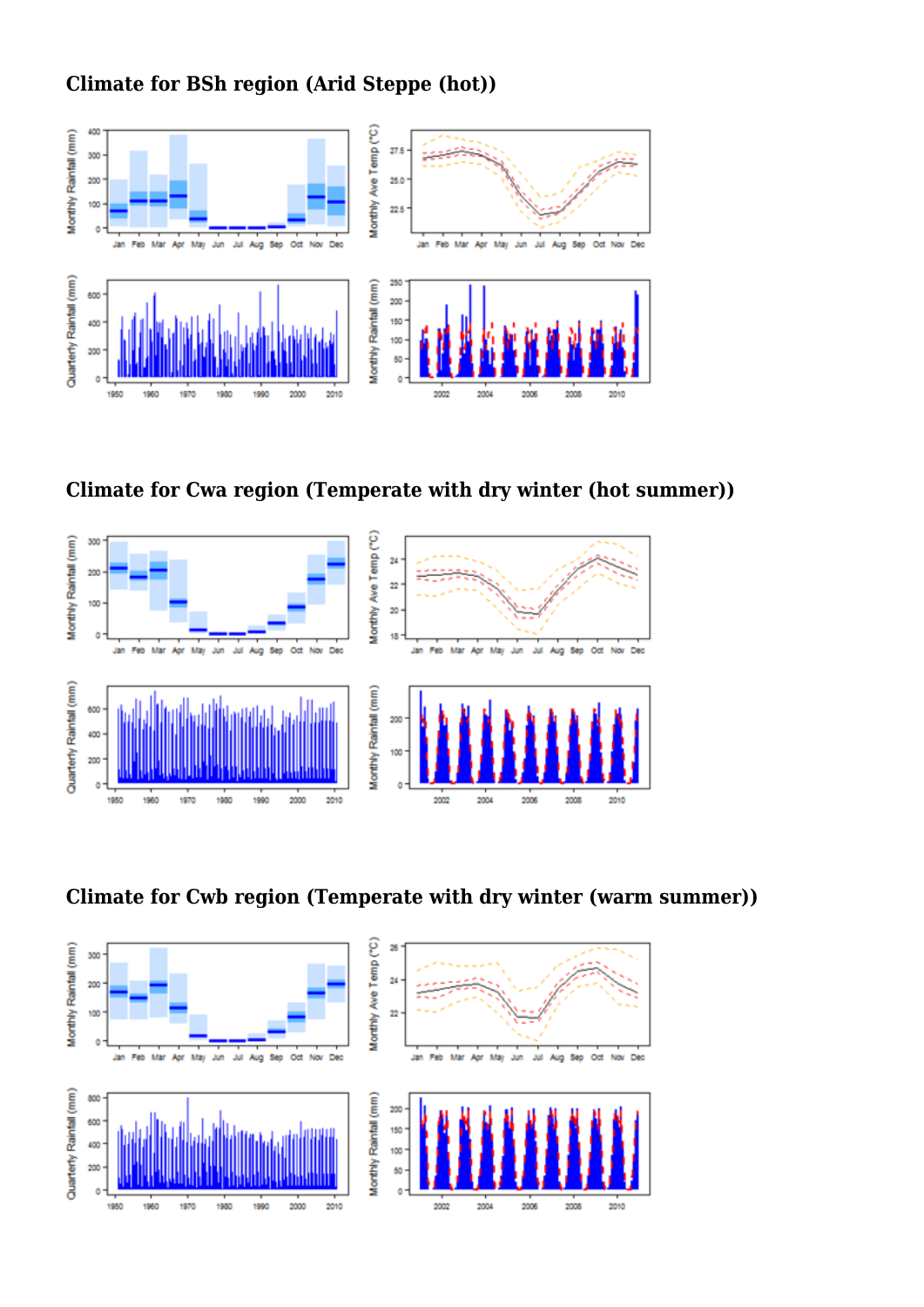Retrieved from

'[http://earthwise.bgs.ac.uk/index.php?title=Climate\\_of\\_Democratic\\_Republic\\_of\\_the\\_Congo&oldid=3](http://earthwise.bgs.ac.uk/index.php?title=Climate_of_Democratic_Republic_of_the_Congo&oldid=32808) [2808'](http://earthwise.bgs.ac.uk/index.php?title=Climate_of_Democratic_Republic_of_the_Congo&oldid=32808)

[Categories:](http://earthwise.bgs.ac.uk/index.php/Special:Categories)

- [Africa Groundwater Atlas](http://earthwise.bgs.ac.uk/index.php/Category:Africa_Groundwater_Atlas)
- [Climate](http://earthwise.bgs.ac.uk/index.php/Category:Climate)

# **Navigation menu**

#### **Personal tools**

- Not logged in
- [Talk](http://earthwise.bgs.ac.uk/index.php/Special:MyTalk)
- [Contributions](http://earthwise.bgs.ac.uk/index.php/Special:MyContributions)
- [Log in](http://earthwise.bgs.ac.uk/index.php?title=Special:UserLogin&returnto=Climate+of+Democratic+Republic+of+the+Congo&returntoquery=action%3Dmpdf)
- [Request account](http://earthwise.bgs.ac.uk/index.php/Special:RequestAccount)

#### **Namespaces**

- [Page](http://earthwise.bgs.ac.uk/index.php/Climate_of_Democratic_Republic_of_the_Congo)
- [Discussion](http://earthwise.bgs.ac.uk/index.php?title=Talk:Climate_of_Democratic_Republic_of_the_Congo&action=edit&redlink=1)

 $\Box$ 

#### **Variants**

#### **Views**

- [Read](http://earthwise.bgs.ac.uk/index.php/Climate_of_Democratic_Republic_of_the_Congo)
- [Edit](http://earthwise.bgs.ac.uk/index.php?title=Climate_of_Democratic_Republic_of_the_Congo&action=edit)
- [View history](http://earthwise.bgs.ac.uk/index.php?title=Climate_of_Democratic_Republic_of_the_Congo&action=history)
- [PDF Export](http://earthwise.bgs.ac.uk/index.php?title=Climate_of_Democratic_Republic_of_the_Congo&action=mpdf)

 $\overline{\phantom{a}}$ 

#### **More**

#### **Search**

Search  $\|$  Go

## **Navigation**

- [Main page](http://earthwise.bgs.ac.uk/index.php/Main_Page)
- [Recent changes](http://earthwise.bgs.ac.uk/index.php/Special:RecentChanges)
- [Random page](http://earthwise.bgs.ac.uk/index.php/Special:Random)
- [Help about MediaWiki](https://www.mediawiki.org/wiki/Special:MyLanguage/Help:Contents)